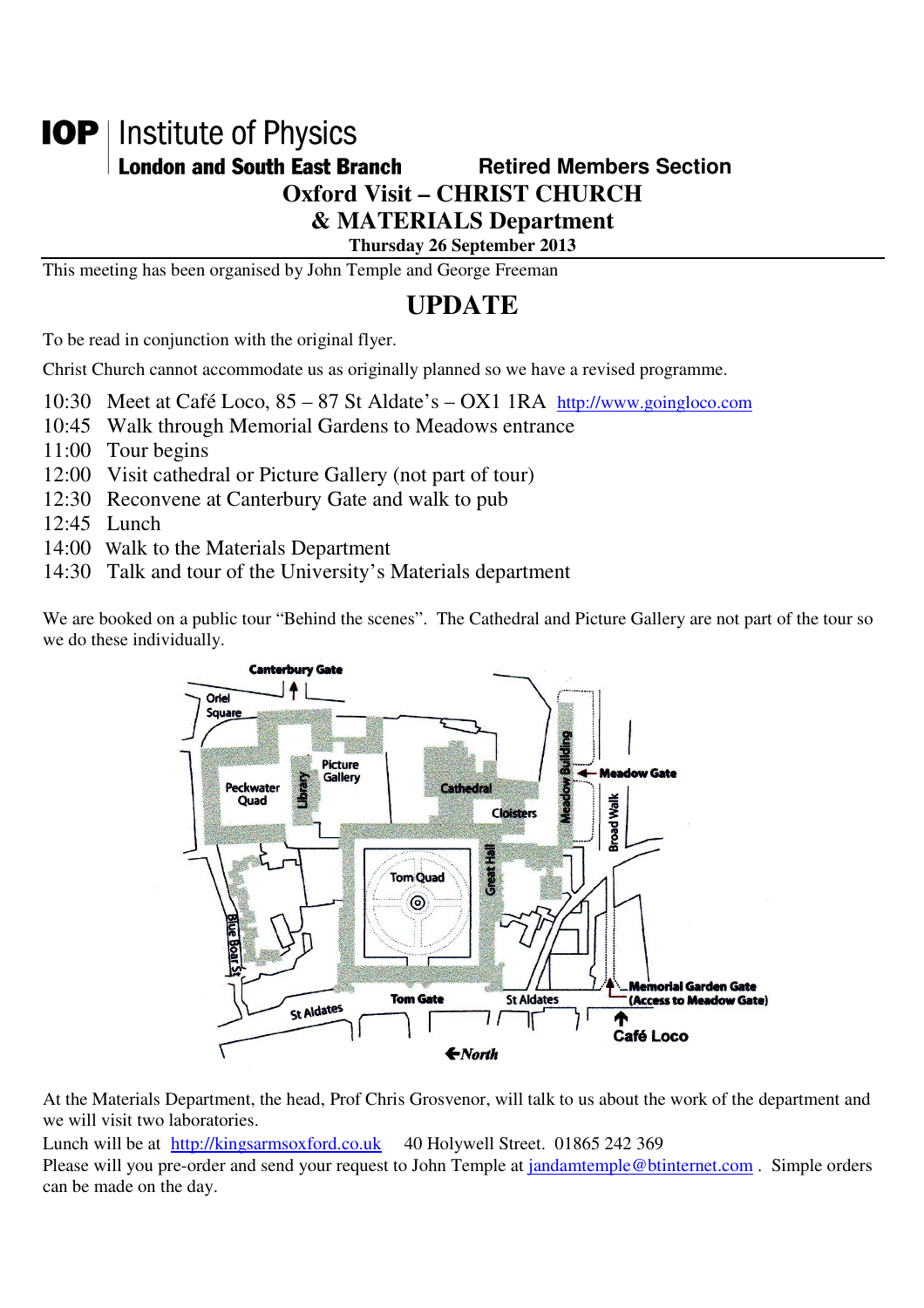# *Kings Arms Specials*

| served with a dressed salad & whole meal bread                                                                  | <b>Fresh Dressed Devon Crab</b> (landed at Brixham Harbor)                                           | <i><b>E</b></i> Young's London Gold                                                                                     | £12.95 |
|-----------------------------------------------------------------------------------------------------------------|------------------------------------------------------------------------------------------------------|-------------------------------------------------------------------------------------------------------------------------|--------|
| served with a mixed dressed salad                                                                               | <b>Roasted Butternut Squash &amp; Goats Cheese</b> with red peppers, courgettes $\&$ red onion $(v)$ |                                                                                                                         | £8.95  |
| relish, served with chips and a salad garnish                                                                   |                                                                                                      | Homemade Veggie Burger with chickpeas, red peppers, onion & garden peas topped with homemade tomato                     | £9.50  |
|                                                                                                                 |                                                                                                      | Char Grilled Lamb Burger served with a homemade mint mayonnaise, chips and a salad garnish                              | £9.85  |
| served with chips and a salad garnish                                                                           | <b>Char Grilled Venison Burger</b> topped with mature cheddar                                        | $\mathbb{\hat{D}}$ Pride of Oxford                                                                                      | £10.25 |
| served on a bed of mashed potatoes                                                                              |                                                                                                      | <b>Pan Fried Black Pudding topped with Crispy Bacon</b> with a mustard dressing $\overline{\mathcal{D}}$ Young's Bitter | £8.95  |
| <b>Lambs Liver, Bacon &amp; Onion</b> with fresh vegetables<br>served with mashed potatoes & red onion gravy    |                                                                                                      | <i><u><b>Sext</b> Young's Special</u></i>                                                                               | £8.95  |
| <b>Award Winning Sausages</b><br>served on a bed of mashed potatoes with red onion gravy<br><b>Choose from:</b> |                                                                                                      |                                                                                                                         | £8.95  |
| <b>Cumberland</b>                                                                                               |                                                                                                      | Wel's Bombardier                                                                                                        |        |
| Pork, Honey & Mustard                                                                                           |                                                                                                      | <b>Courage Directors</b>                                                                                                |        |
| Pork & Leek                                                                                                     |                                                                                                      | $\mathbb{Z}_Y$ Young's Bitter                                                                                           |        |
| Pork, Chili and Coriander                                                                                       |                                                                                                      | $\hat{P}$ Pride of Oxford                                                                                               |        |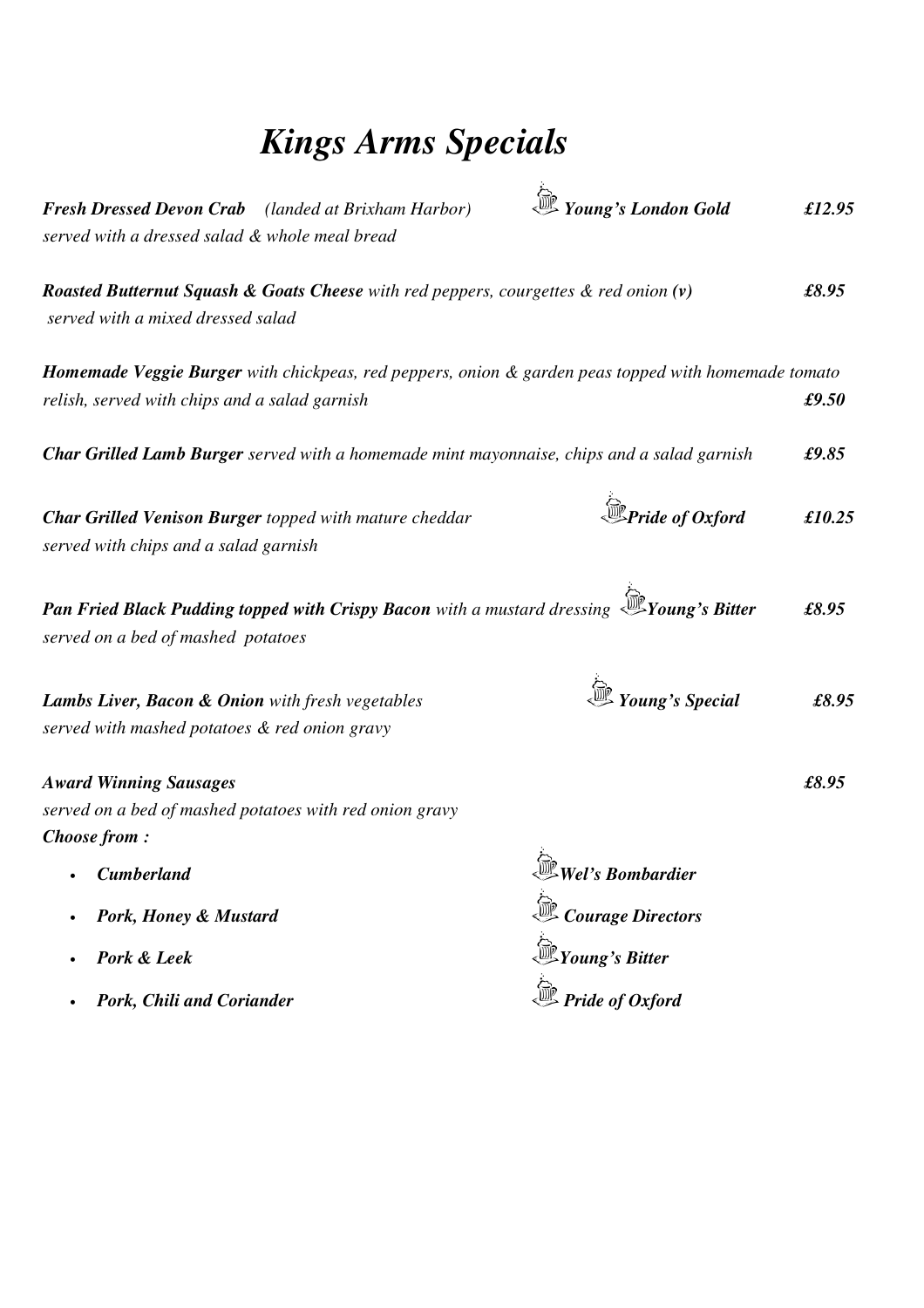| <b>Our Famous Homemade Pies</b>                                                                          | £10.95                            |
|----------------------------------------------------------------------------------------------------------|-----------------------------------|
| Choose from our best selling range:                                                                      |                                   |
| Steak, Young's Ale & Mushroom                                                                            | Meantime London Pale Ale          |
| topped with puff pastry & a side of fresh vegetables served with your choice of chips or mashed potatoes |                                   |
| <b>Rabbit in Addleston's Cider</b>                                                                       | <b>Addlestone's Premium Cider</b> |
| topped with puff pastry & a side of fresh vegetables served with your choice of chips or mashed potatoes |                                   |
| <b>Chicken &amp; Bacon</b>                                                                               | $\mathbb{D}$ Pride of Oxford      |
| topped with puff pastry & a side of fresh vegetables served with your choice of chips or mashed potatoes |                                   |
| Fish                                                                                                     | <b>Young's Special</b>            |
| with smoked haddock, prawns & salmon in a dill & white wine sauce                                        |                                   |
| topped with mashed potatoes & served with fresh vegetables                                               |                                   |
| Homemade Goats Cheese, Spinach & Butternut Squash Tart                                                   | £9.25                             |
| with new potato salad and mixed leaves $(v)$                                                             |                                   |
| Homemade Beef Lasagne served with a mixed salad & garlic bread                                           | £8.95                             |

## *Desserts £4.50*

## *served with cream Homemade Apple & Cherry Crumble ~ Apple Pie ~ Toffee Sponge Pudding Chocolate Sponge Pudding ~ Country Carrot Cake ~ Coffee & Walnut Cake*

## **KINGS ARMS DAILY**

| <b>Small Plates</b>                                                             |       |
|---------------------------------------------------------------------------------|-------|
| <b>Homemade Soup of the Day</b> with rustic bread                               | £4.50 |
| <b>Lightly Breaded Whitebait</b> with a salad garnish & homemade tartar sauce   | £6.75 |
| <b>Posh Fish Finger Sandwich</b> with homemade tartare sauce                    | £5.75 |
| <b>Bowl of Chilli</b> topped with melted cheese & served with chunky bread      | £4.95 |
| <b>Crispy Squid</b> with a sweet chilli dipping sauce                           | £5.75 |
| <b>Toasted Goats Cheese</b> with beetroot and a dressed salad (y)               | £5.85 |
| <b>Homemade Haddock &amp; Salmon Fishcake</b> with a sweet chilli dipping sauce | £5.65 |
| <b>Beef Chilli Nachos</b> topped with mature cheddar & served with sour cream   | £4.95 |